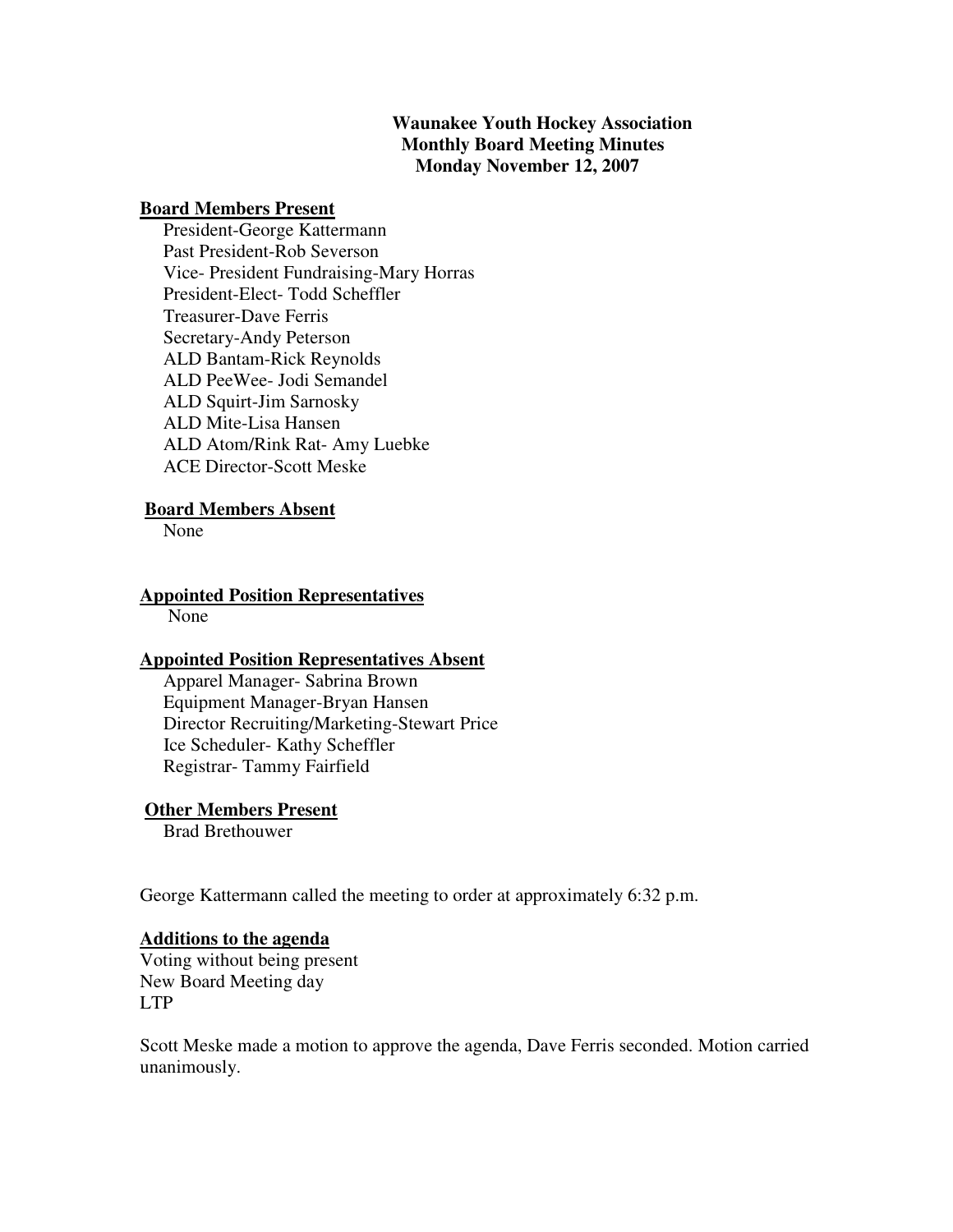## **Approval of prior meeting minutes**:

Mary Horras made a motion to approve the October amended meeting minutes, Rob Severson seconded. Motion carried unanimously.

## **Reports/updates**:

Vice-President Fundraising-Mary Horras

\*E-mailed report see copy. Candy Bars- there are \$2,500.00 (50 cases) non returnable. They are \$50.00 per case and your credit back is \$25.00. Mary suggested possibly not doing this fundraiser next year. She also suggested possibly not doing the pizza sales next year because only 6 families participated. We would like to keep the wreaths because there are a lot of families that participate. She also suggested possibly charging more for jerseys (right now we charge \$41.00 other organizations charge \$50.00). Todd Scheffler and Lisa Hansen suggested a membership survey for the fundraising. Try to reconstruct for the fundraisers and how they did for the last 3 years then do the online survey. Todd suggested we talk more at the next board meeting.

Recruiting/Marketing-Stew Price (Not Present)

\*E-mailed report see copy.

Ice Scheduler-Kathy Scheffler (Not Present)

\*All open ice has been assigned, nothing further to report.

Apparel Manager-Sabrina Brown (Not Present) \*No report.

- ALD Bantam-Rick Reynolds \*No report.
- ALD PeeWee-Jodi Semandel \*No report.
- ALD Squirt-Jim Sarnosky \*E-mailed report see copy.
- ALD Mite-Lisa Hansen \*E-mailed report see copy.
- ALD Atom/Rink Rat-Amy Luebke \*E-mailed report see copy.

Equipment Manager-Bryan Hansen (Not Present) \*E-mailed report see copy.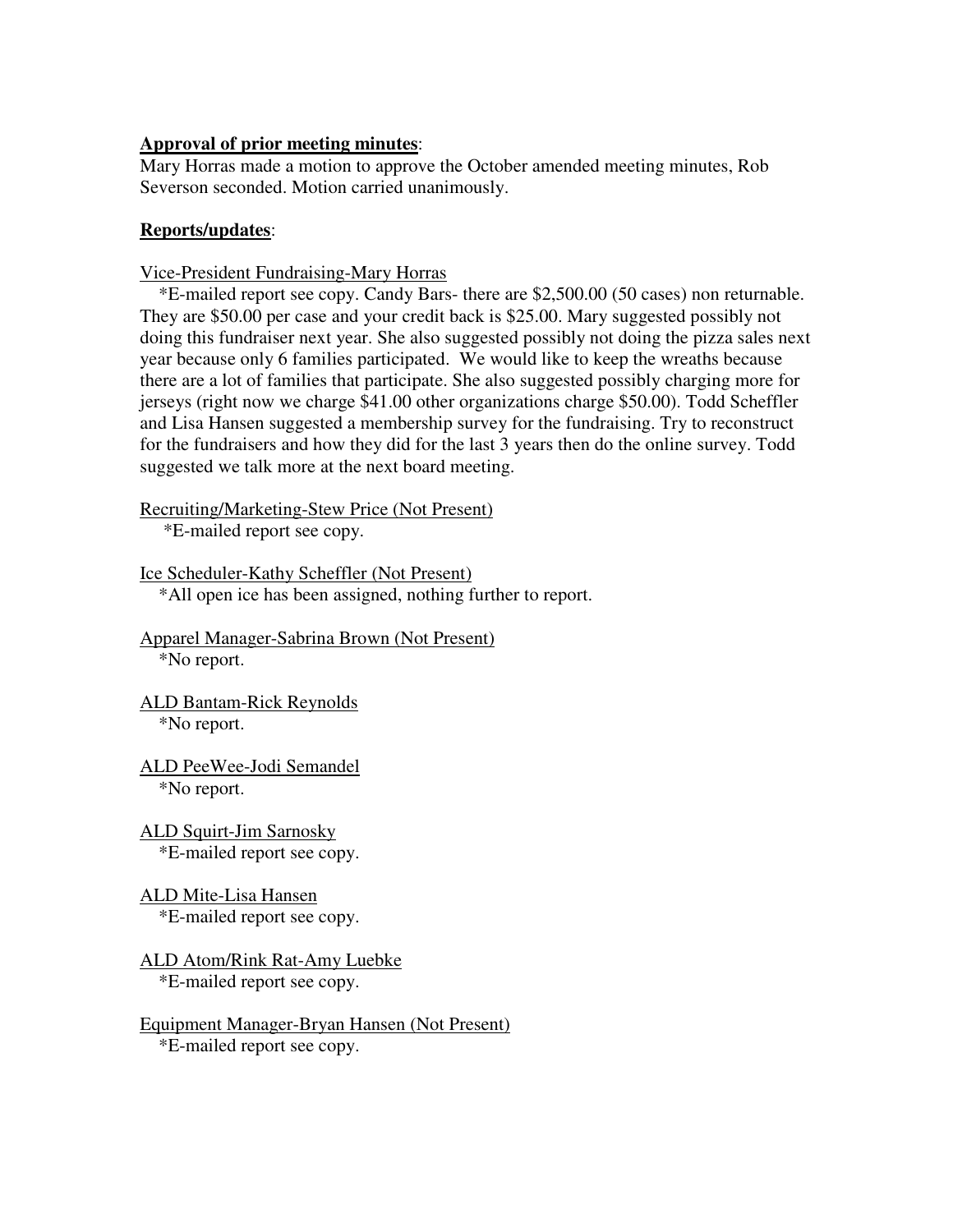#### ACE Director-Scott Meske

 \*E-mailed report see copy. The next board meeting Scott would like to talk about having an end of the year recognition? night/awards ceremony?.

#### Registrar-Tammy Fairfield (Not Present)

\*E-mailed report see copy.

## Treasurer-Dave Ferris

 \*Dave Ferris (E-mailed report see e-mail) Copy is with meeting notes. He also distributed the Financial Statement with Summary (see hand out).

Rob Severson made a motion to approve payment of the amended bills, Jodi Semandel seconded. Motion carried unanimously.

## WAHA Region 4- Scott Meske

 \*E-mailed report see copy. Scott said that he would take care of getting the pictures in the Region 4 Playoff program.

## **Old Business**

Head Coach Elect- Brad Brethouwer is interested in the Head Coach Elect position. Brad has gone through the tryouts process before and has coached before. He is a Level 3 coach now and will do the Level 4 next year.

Dave Ferris nominated Brad Brethouwer for the Head Coach Elect position, Jodi Semandel seconded. Brad Brethouwer accepted the nomination. The board voted unanimously for Brad Bethouwer to be Head Coach Elect. Brad will start now and Scott Meske will help him.

Transfer Policy Review- Scott Meske is going to review our policy, other clubs policies, and Region 4 policies. It has been suggested that Region 4 should have a standard transfer policy. Scott suggested that WYHA set a transfer cut off date policy. He will bring more information to the next board meeting regarding the polices.

Rink Update- WDIR board wanted to make sure that everyone knows the meeting on Thursday night November 15th is not a solicitation. The rink update meeting is from 6:30p.m.-8:00p.m. Todd Scheffler will have a list of frequently asked questions and will let people know who they can contact on the board with questions.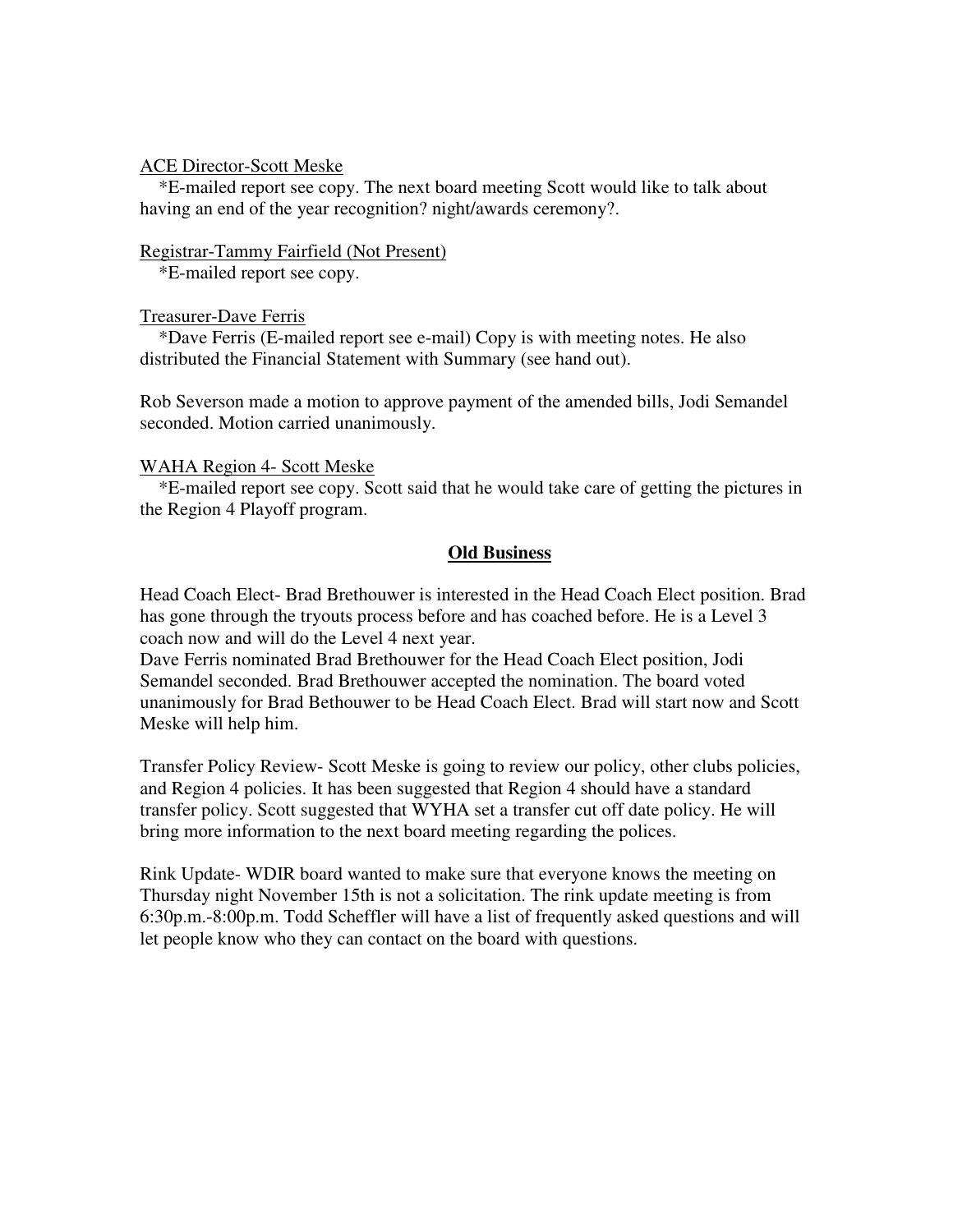# **New Business**

Member Open Forum- Scott Meske. If ALD or Team Manager is not able to answer the question for member then let a board member know so it can be put on the agenda for the board meeting. The member would have 10 minutes to speak after the approval of bills (no discussion).

Co-Ed Locker Room Policy- Adopt the USA Hockey Policy and have the coaches talk to the teams and parents and have the coaches enforce the policy. Scott Meske will bring more information to the next board meeting.

Policy or Guidelines for allowing families to join Atoms/Rink Rats after league schedule is set- Amy Luebke. 3or 4 families want to joint after the schedule is set. Right now there are  $12 + 2$  (interested) + 2 (maybe interested). The issue was discussed and the association doesn't want to turn any families away. There might be enough kids to split into 2 teams. The ALD will discuss with the coach.

New Meeting Night- It was discussed and decided to change the board meeting night from the  $2<sup>nd</sup>$  Monday of the month to the  $2<sup>nd</sup>$  Thursday of the month so that more board members are able to make it. The next board meeting is Thursday December  $13<sup>th</sup>$  at 6:00 p.m.

Voting when not present- Todd Scheffler suggested that in order for board members to vote you must be present so you can hear what is going on (examples expenditures and transfers). For a quorum 6 members must be present.

\*\*Rick Reynolds made a motion that when voting, board members need to be present for any WYHA vote for the vote to be counted, Jodi Semandel seconded, the board voted 8 yes 2 no.

LTP- 4 High School players came but were late. We have 35 LTP kids. The Patriots have enough help with their kids but we do not. Rick Reynolds will talk to the Bantam parents about having the kids help out. One parent has to be there with the kid that is on the ice helping out with LTP.

Rob Severson made a motion to approve Bantam only skaters' families, or non ice coaches who wish to assist on ice with LTP earn 1 hour/1 hour credit (2 people from same family earn 1 hour credit), Todd Scheffler seconded. Motion carried unanimously.

# **Other Items**

None

# **Master Calendar**

\*Board Meeting Thursday December 13th at 6:00 p.m. at Waunakee High School.